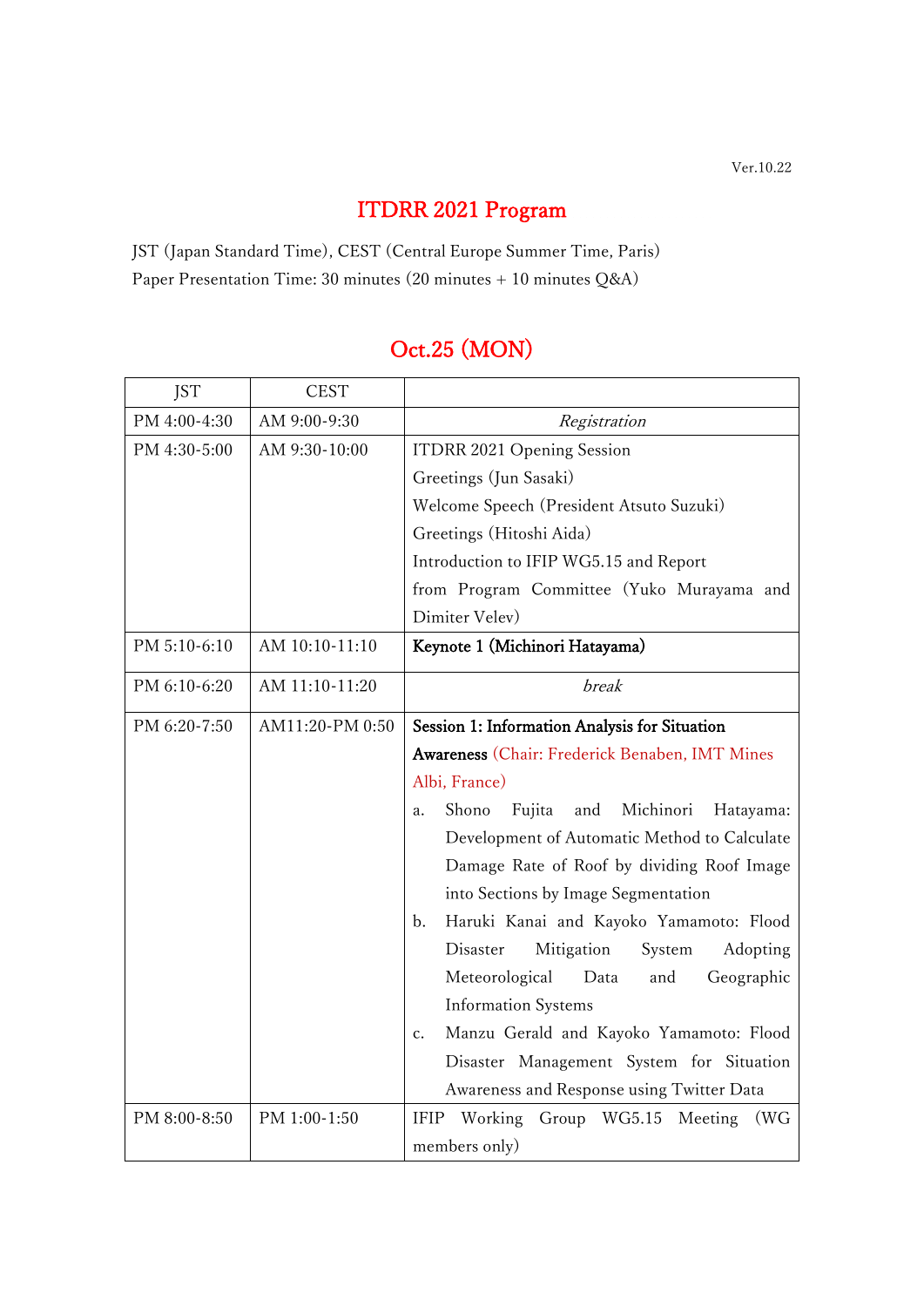## Oct.26 (TUE)

| <b>JST</b>   | <b>CEST</b>      |                                                               |
|--------------|------------------|---------------------------------------------------------------|
| PM 4:00-4:30 | AM 9:00-9:30     | Registration                                                  |
| PM 4:30-5:30 | AM 9:30-10:30    | Keynote 2 (Kenny Meesters)                                    |
| PM 5:30-5:40 | AM 10:30-10:40   | <b>Break</b>                                                  |
| PM 5:40-7:10 | AM 10:40-PM 0:10 | Session 2: Evacuation and Rescue                              |
|              |                  | (Chair: Marcos R. S. Borges Universidad de                    |
|              |                  | Navarra, Spain)                                               |
|              |                  | Makoto Kitsuya and Jun Sasaki: A Proposal of<br>a.            |
|              |                  | Evacuation Behavior Model by Using Open                       |
|              |                  | Data: A Case Study in Flood Disaster                          |
|              |                  | Yasuo Kawai: Agent-Based Tsunami Crowd<br>b.                  |
|              |                  | Evacuation Simulation for<br>Analysis<br>of                   |
|              |                  | Evacuation Start Time and Disaster Rate in                    |
|              |                  | Zushi City                                                    |
|              |                  | Yoshihiro Terafuji and Michinori Hatayama: A<br>$C_{\bullet}$ |
|              |                  | study on rescue strategy in case of large scale               |
|              |                  | flood damage in the Koto Delta region                         |
| PM 7:10-7:20 | PM 0:10-0:20     | break                                                         |
| PM 7:20-8:50 | PM 0:20-PM 1:50  | Session 3: COVID-19 issues (Chair: Benny                      |
|              |                  | Benyamin Nasution, Politeknik Negeri Medan,                   |
|              |                  | Indonesia)                                                    |
|              |                  | Tomohiro Kokogawa: Trial of<br>Building<br>a.                 |
|              |                  | Resilient Face-to-Face Classroom based on                     |
|              |                  | CO2-based Risk Awareness                                      |
|              |                  | Keisuke Utsu, Natsumi Yagi, Airi Fukushima,<br>$\mathbf{b}$ . |
|              |                  | Yuma Takemori, Atsushi Okazaki and Osamu:                     |
|              |                  | Analysis of Quote Retweets for COVID-19                       |
|              |                  | State of Emergency Related Tweets Posted                      |
|              |                  | from Prefectural Governors' Accounts in Japan                 |
|              |                  | Jose J. Gonzalez and Colin Eden: Insights from<br>c.          |
|              |                  | the COVID-19 pandemic for systemic risk                       |
|              |                  | assessment and management                                     |